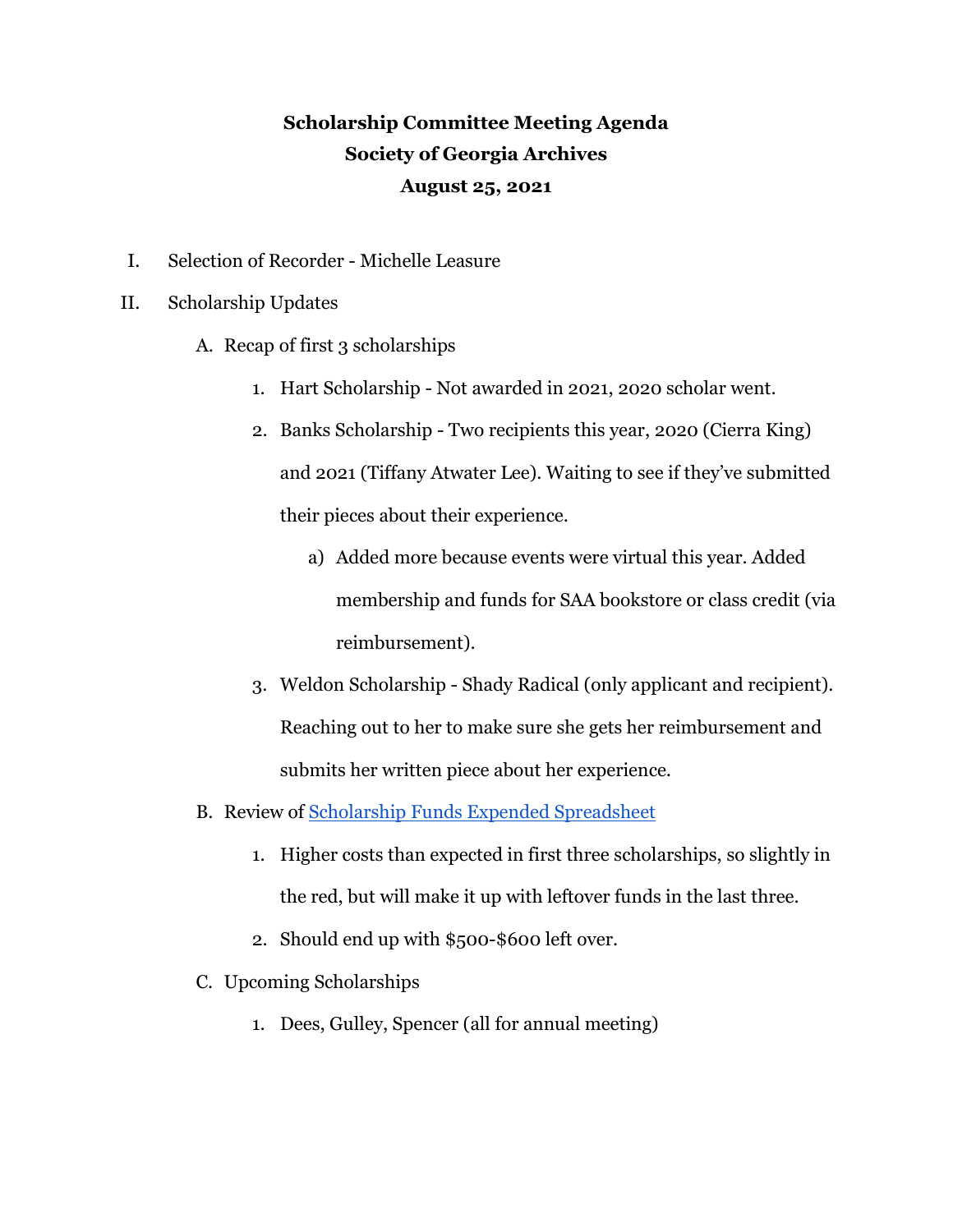- a) Proposed Dates: Aug. 30 Sept. 30 for application, Nominations Aug. 30 - Sept. 23 (end one week before app. deadline), Review applications week of Oct. 4th
	- (1) Nominated recipients must still complete an application, hence the extra week before applications close.
- 2. Spencer Extra focus because of stricter applicant requirements
	- a) Flyer Jessamyn working on it, hopefully by Aug. 30
	- b) [Mailing List](https://docs.google.com/spreadsheets/d/1bm7-HLlu7vJ1bYi7mdqaojB2nBt4dBy0-Az8i0bWBj4/edit#gid=0)
		- (1) Including organizations in 7 southeast states and nationwide, hoping for more applicants

## III. Annual Meeting

- A. Virtual Auction
	- 1. GLA held a successful one may reach out to them Michelle Leasure
	- 2. Wild Apricot has Virtual Auction capability -

<https://www.wildapricot.com/blog/online-auctions-for-nonprofits>

- 3. Plan is to hold the auction throughout the conference and then do prize announcements at the end
- 4. Possibility for live auction <https://tiltify.com/>
- 5. Maybe a donation/raffle combination would be easier using existing donation system
- 6. Investigate prize options ideally virtually transferable (email) or simple to mail